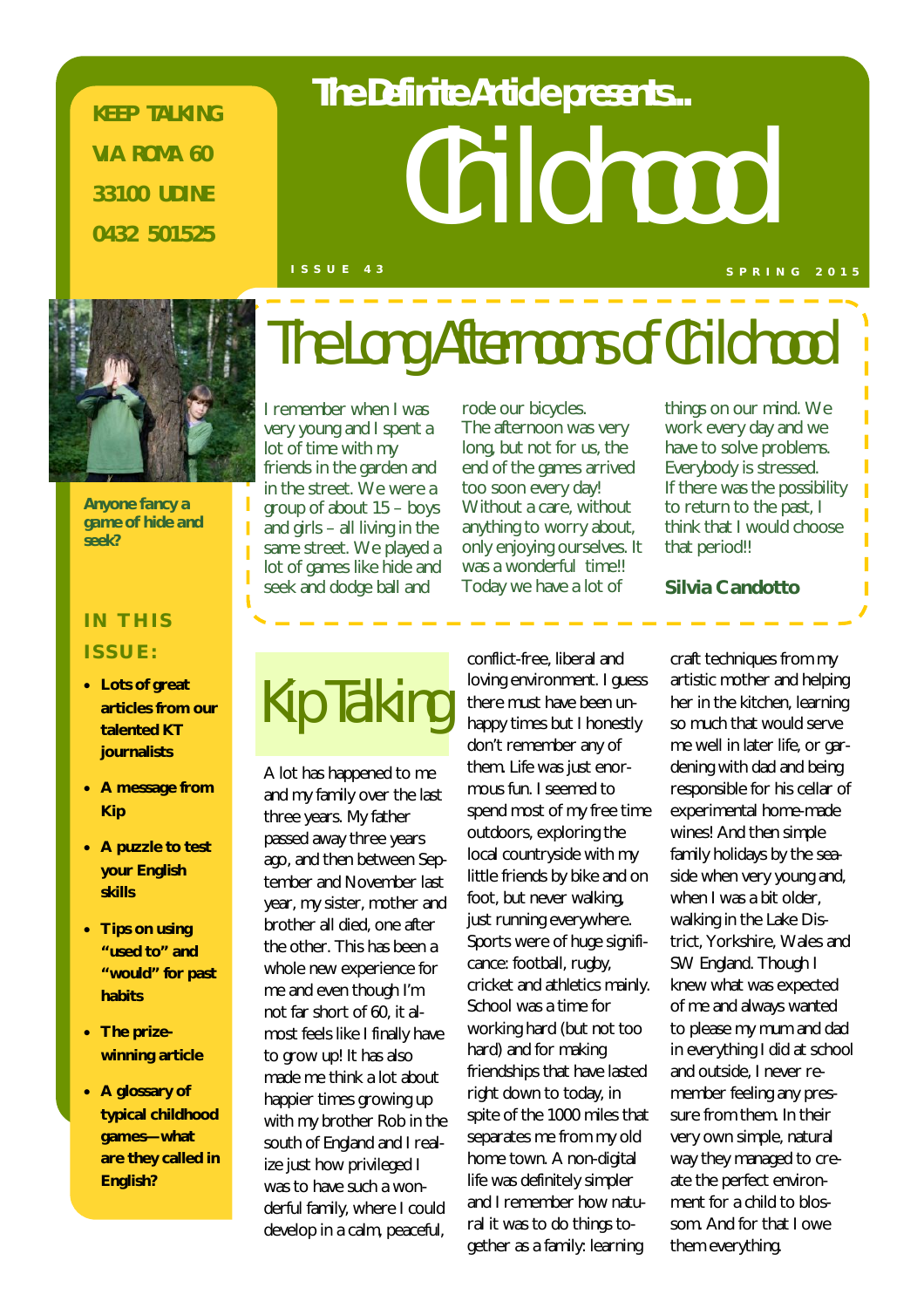#### **P A G E 2**



*"My dolls were, without doubt, the smartest dolls of the realm."*

*"We built cars from pieces of wood... and of course the brakes were our feet, or rather our shoes. Every day, I used to come back home with injured knees. "*



*Who had a go-kart?*

### Memories of My Grandmother

It is well known that grandparents are special adult figures for children. For me, my grandmother, of whom I have some vivid and affectionate memories, was indeed a very special one. Granny Maria was strong, rather solitary, witty and made me laugh. But what was special to me was that she had very skilful hands and told me true stories. She made beautiful clothes for my dolls, simple but delicious meals (when we try to cook something like she did, we still say: "Granny

did it better!") and narrated episodes of her past life that taught me the history of our family. To make me happy, some afternoons Granny opened an old metal box, took some colourful fabric, folded it, cut it and sewed it. It was amazing to see how quickly such beautiful clothes came from those small pieces of cloth. My dolls were, without doubt, the smartest dolls of the "realm" . They had long or short skirts, trousers, blouses... sometimes even embroidered. And

while working, Granny used to tell me about her childhood in the early years of the twentieth century, her life between and during the two World Wars and of a little girl who would become my mother. Her tales were sometimes happy or funny, sometimes sad or even very sad. Listening to her was like reading my first history book. Many years later, I wish I still had my old Granny.

**Daniela Missio**

### Changing Childhood

I was born in 1963 and when I was a child I didn't have a lot of toys. Actually, we had to invent or play with the things we had, but above all, we played a lot all together. Who remembers playing "hopscotch", "catch the flag", "What's the time Mr Wolf?" or "statues"?\* All of these games helped us get to know other children and create new friendships. We played with friends outdoors, in the road, for hours. We built cars from pieces of wood, made wheels from ball-bearings and of course the brakes were our feet, or rather our shoes. Every day, I used to come back home with injured knees. These are such beautiful memories from my

childhood! I had many friends and nearly every day a new friend joined us.

Nowadays, childhood has changed, the toys are made of plastic - robots, speaking monsters, remote control cars and finally video games, all these toys making children stay at home alone for hours and hours, watching TV, bored and eating a lot of junk food. We no longer see gangs of children playing in the road or in the park because their parents don't have much time for them and so they are dropped off at sports clubs or parked in front of the TV or at their grandparents' house. How many children play tennis or go dancing or swimming on

Mondays and Tuesdays and play guitar or piano on Wednesdays and Fridays while their parents finish work late and hardly ever listen to their own children. It's true too, that when I was a child mothers didn't work and could look after their children better. But these days, parents project their dreams onto their sons and daughters who are expected to be special. Children are organized like adults, more and more alone, in order to fit in with their parents or their ideas or projects.

**Daniela Di Tommaso**

**T H E D E F I N I T E A R T I C L E**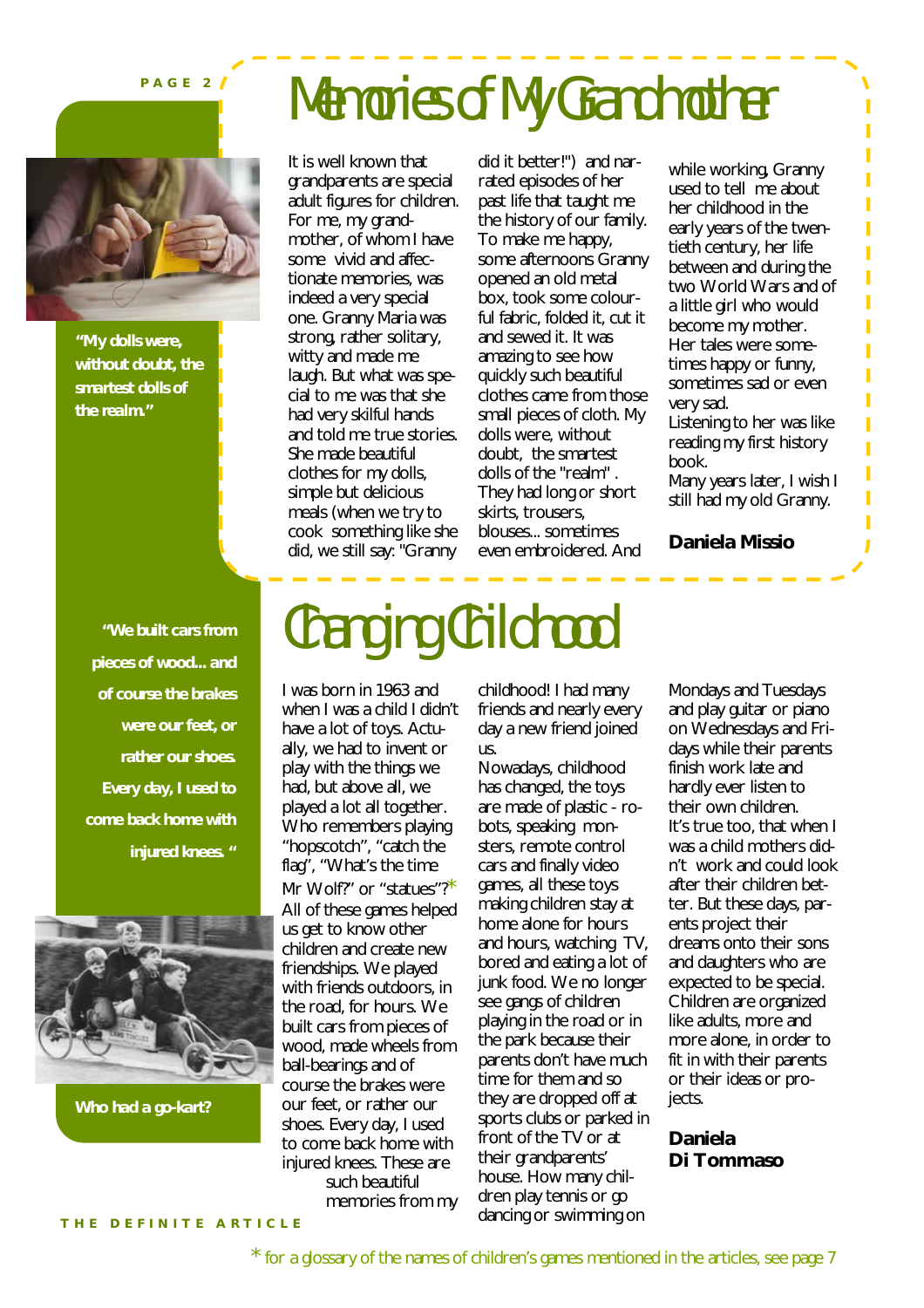### Leaves in Autumn



From the age of ten months to seven years I was in infants' school, day and night. I

cried all the time. I had a teacher who loved me so much, but I cried for my parents. My mum and dad worked really hard. They

had to work shifts and couldn't take care of me. So I waited for them. The best thing was when my father came to get me and we went to eat ice cream and play in the park. I was happy and content. In the autumn, we played with the leaves of the trees. Dad would put me on his shoulders so I could reach to the top and I would take the leaves I wanted. Afterwards we used to go to the river to feed the ducks and then

back home where dad read me books and I could draw things about them. I always had to go back to school and wait, wait, wait... But I knew that my dad would come back again and I would be happy again!

**Alla Vyedova**

*"Dad would put me on his shoulders so I could reach the top and I would take the leaves I wanted."*

### A Funny Event from My Childhood

My father worked as a teacher when I was attending primary school and at that time he was working in a school nearby mine. I was six years old and my parents told me that I was a hyperactive boy and in those days it was very difficult for them to control my behaviour.

I

Ī

Π Ī

Ī

One day my teacher became absolutely furious because I

was constantly distracted and was disturbing my classmates and getting them involved in what I was doing. Therefore she decided to punish me, so during the break I had to stay in a corner of the playground while my friends were playing around.

Suddenly I saw the teacher speaking to my father, who was there with his students. She was telling him that in her class there was an annoying and disobedient child and she was pointing to me! My father looked at me but he pretended not to know anything about me and did not tell my teacher that I was his son. But when we arrived at home… try to guess what happened!



**Mario Casini**

### Indoor Football

I have a son who's two years old. I play with him a lot and every day I remember the games of my childhood.

Now he's still too young to play all the games, but we enjoy ourselves a lot together. His favourite game is football, unfortunately not only in the garden… often

we play in the living room. We also like playing with toys for building, Lego for example. We build very high towers and he loves knocking them down. When I was a child I played a lot with friends. I hope that my son will to and that he'll enjoy playing with friends rather than watching

too much television or playing video games.

**Daniela Marinig**



**If you want to be a top scorer, you need to start early!**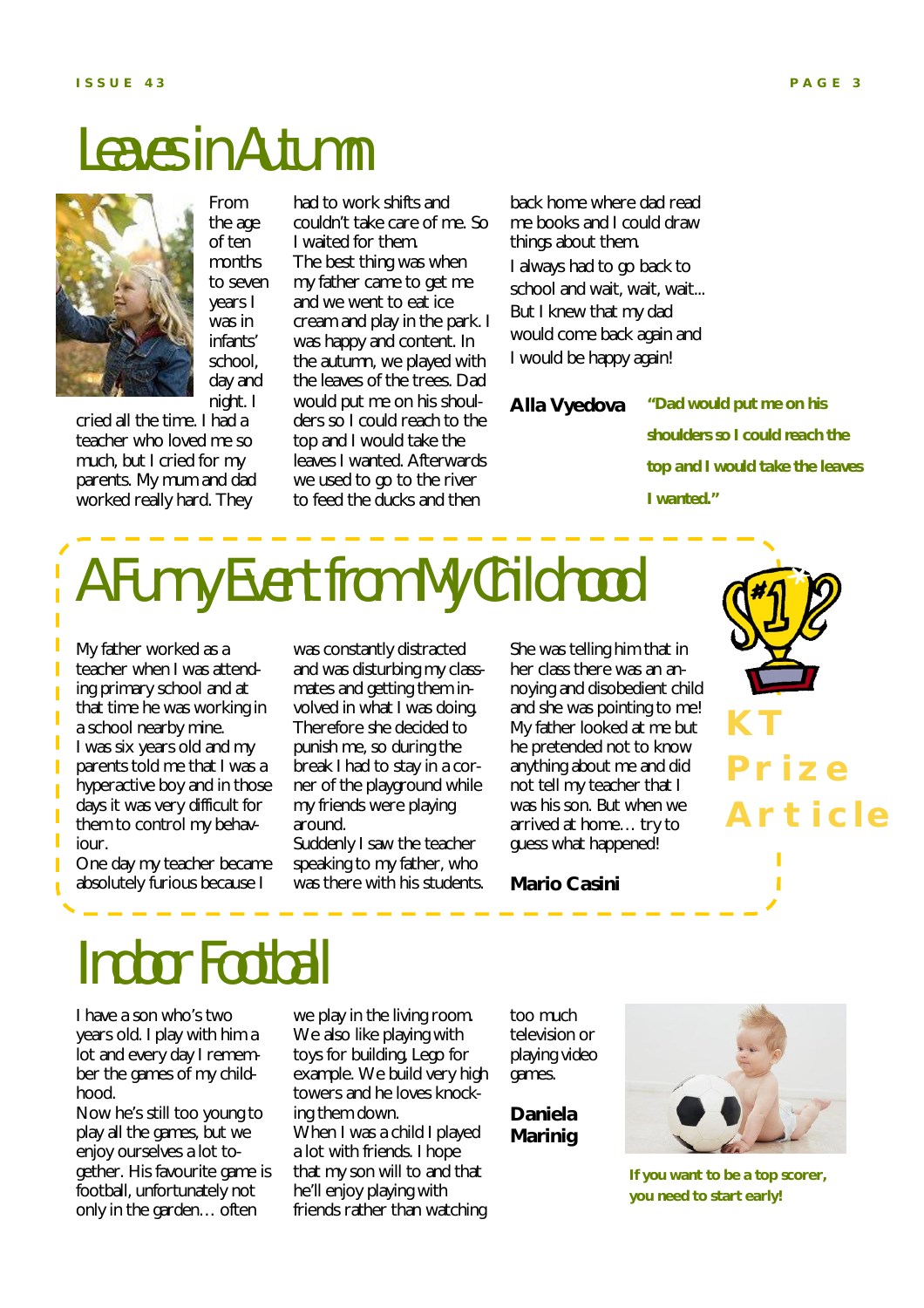**P A G E 4**



**Who played cops and robbers?**

### Cops and Robbers

When I was Young

When I was young, 7 to 13 years old, it was a pleasure for me when my cousin Guido came to Forni di Sotto to visit his grandparents because we could play together, for example at a game named "cops and robbers":

This kind of game is very simple. Usually you play with other children. You make two teams, one called the "cops", who try to catch the

second team, the "robbers". The target of this second team is, obviously, not to get caught.

Cops and robbers is very similar to another game that you can play when you are a child, called "hide and seek", but with a difference: the aim is not only to find the players of the other team, but also to touch them… When the thief gets touched,

he has to go to "jail". The game is over when all the thieves have been touched and caught. Amazing…

This was just one of the games, but when we were young we had a hundred others, not like today where the fun is only on the PC or the Play Station.

#### **Willy Ghidina**

*"Sometimes we invented stories. We dressed up like actors in a theatre:"*

When I was a child I lived with my parents, my brother and my father's parents in a little village near Udine. Life was completely different for children in the past.



*Who had a dressing up box?*

When I finished lessons I met my friends, who lived near me and all together we went to play in a courtyard. The most common games were playing

with a ball, hide-andseek, or playing cards when the weather was bad. Sometimes we invented stories, we dressed up in old clothes and we played like actors in a theatre. It was very funny because we spent all our time preparing and in the end we didn't have enough time to perform.

I didn't watch much television, because there was one short programme for children in the afternoon, and if I stayed with my friends, I had to do homework when I went back home. I loved reading books – fairy tales or stories – but unfortunately I couldn't buy new books very often. I spent my holidays with my parents in Grado.

We rented a flat near a beautiful little beach and

usually my cousin, who was younger than my brother and me, stayed with us. He was like another brother for me. I didn't go to the swimming pool, to the gym or to play a musical instrument , like children do nowadays. I didn't have computer, mobile phone, Play Station or other technological games, but my days were always full and lots of fun because I was never alone. When I became a mother I tried to teach my children how important it is to keep old traditions, and to spend time with family whenever possible.

**Nives Burelli**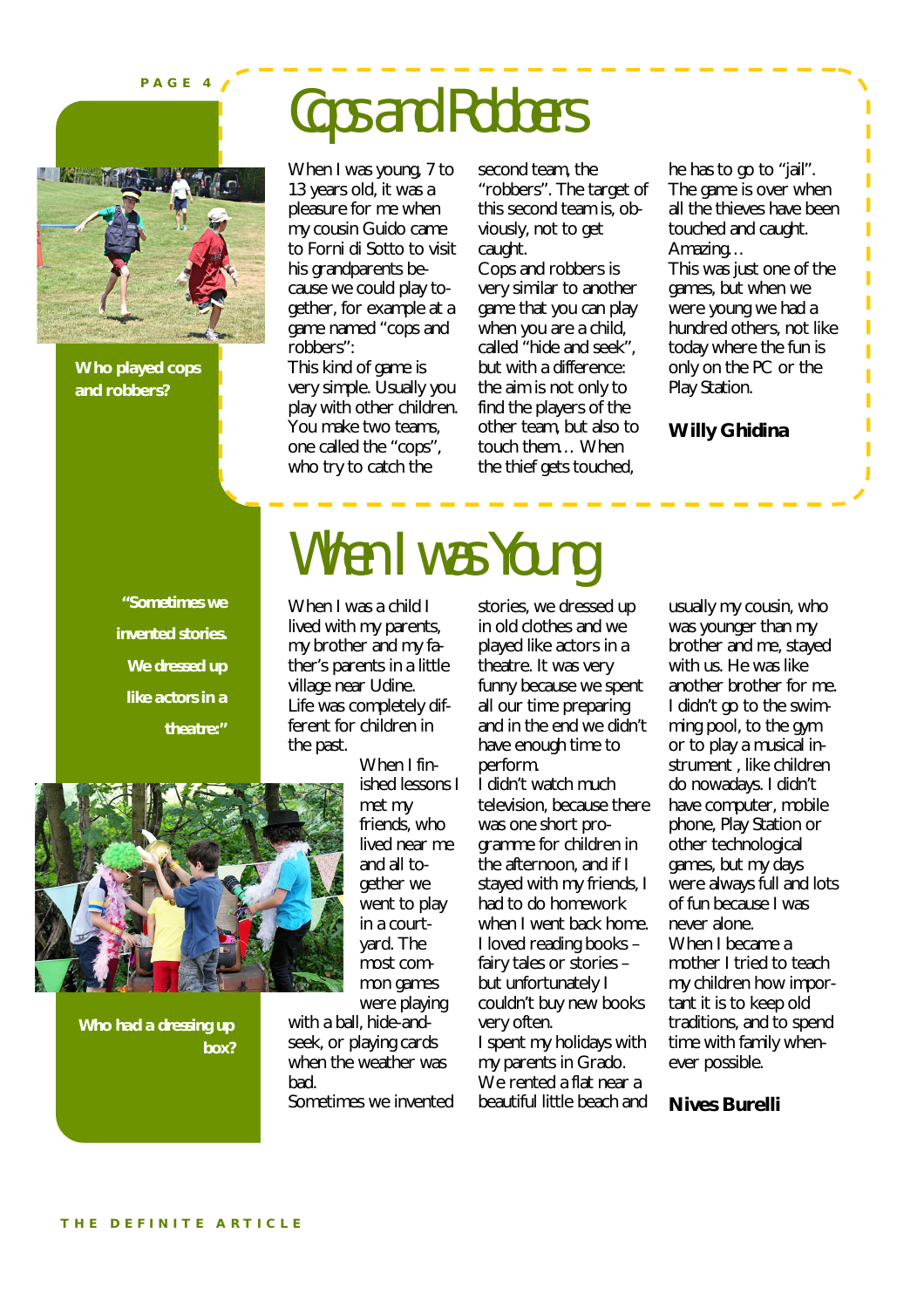## Alice on Holiday **PAGE 5**

This is the story of my daughter Alice when she was 3 years old and went on holiday to her maternal grandparents.

She spent her days happily playing with other children and Bella; a beautiful husky. She was the only child to have a dog like that in the whole area and so all the children were always playing with her.

Bella was a really calm dog,

although Alice treated her like a soft toy: she pulled her tail, ears, lips, and she even put her fingers in her nose; but Bella always suffered all this without reacting.

One day, Alice decided to wash Bella: she soaped her, gave her a shampoo, and even went to take her grandfather's toothbrush and cleaned the dog's teeth! Then... she put her grandfather's toothbrush back without telling him what she had done with his toothbrush!! Now when he knows she's

coming to visit him, her grandfather hides his toothbrush first!



*Dental hygiene is important for dogs too!*

#### **Marco Rossovich**

### Describing the past with *used to* and *would*

#### **Used to**

We can use '**used to**' to talk about past states …

- *We used to have a huge garden when I was little.*
- *I always used to have grazed knees.*
- … or to talk about repeated past actions
- *We used to go to Lignano every summer.*
- *We didn't use to play video games.*

But we only use '**used to**' is only for past states/actions that don't happen now – not for things that still happen.

#### **Would**

We can use '**would**' to talk about repeated past actions.

- *Every Saturday I would go on a long bike ride.*
- *My teachers would always say "Sit down and shut up!"*

Often either '**would**' or '**used to**' is possible. Both of these sentences are possible.

- *Every Saturday, we would go on a long bike ride.*
- *Every Saturday we used to go on a long bike ride.*

However, only '**used to**' is possible when we talk about past states.

- *I used to have very long hair when I was small.*
- *I would have very long hair when I was small.*

### My Favourite Childhood Book

#### **You become responsible, forever, for what you have tamed**.

Generally speaking my favourite books told the tales of animals or distant countries that I did not know about but I wanted to find out about.

When I was nine years old, at school, I read "The Little Prince" by Antoine de Saint Exupéry and immediately it become "my" book for life.

The moral of the Little Prince is very simple: you have to learn to love the simple things and know how to appreciate them even when you can't see them (like the thorns of the rose). Every one of us is fragile and needs someone to love. We must learn to see with the heart how those who are near to us are unique and special. As a nine-year-old child, who

often wanted to save and protect the world I already knew that it was not perfect, but I wanted to be loved like a rose with my strengths and weaknesses. I think that people need this book to find the meaning of life – *"What is essential is invisible to the eye."*

**Alla Vyedova**



*What is essential is invisible to the eye.*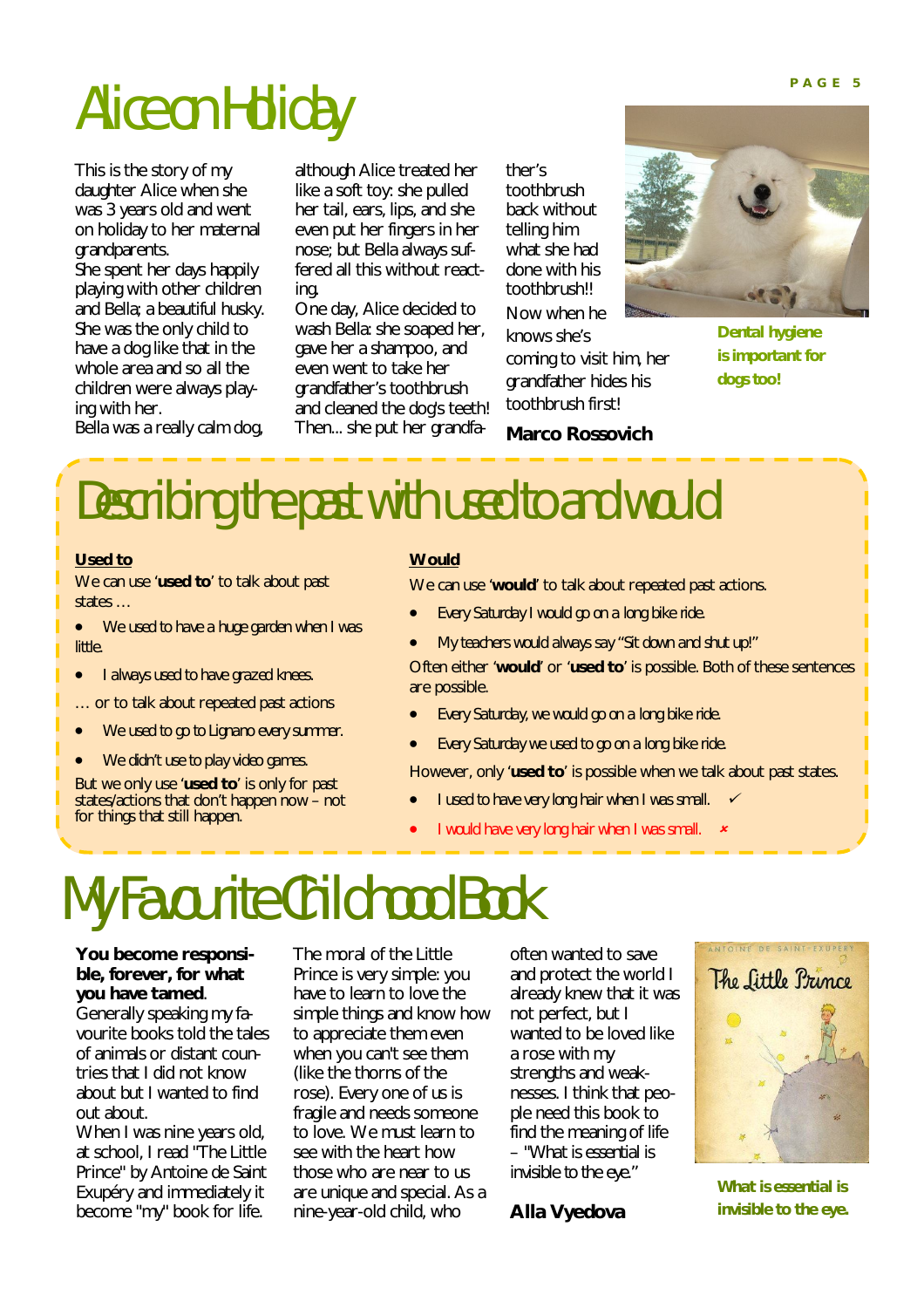#### **P A G E 6**

### Summer Holidays



*Fond memories of summer holidays by the sea.*

When I was a child, my parents, my sister and I used to spend our summer holidays in Grado. Usually on a Saturday in July we left for Grado

with our little (but overpacked) Fiat 127. We stayed there for two weeks and every year we booked into the same nice-looking little apartment.

Every day we got up early in the morning and first of all we went for a walk on the shore. breathing the morning sea air(very healthy !!!). Then we went to the beach and enjoyed our days digging big holes in the sand, playing with balls on the beach or in the sea, playing cards under the beach umbrella, and so on! Sometimes my dad took us for a ride in a red and yellow dinghy. It was amazing! In the evening, after dinner, we often went for a walk and we used to eat delicious ice cream. As you can see, these holidays were unpretentious, but for us they were always a lot of fun and they are still a fantastic memory of my childhood.

Ï ī Ï

Ï

Ī

**Dario Politti**

*"These pictures scattered on the carpet are like the leaves of a tree. The tree of my life."*

## The Tree of Life

I am sitting on the floor on a soft Persian carpet, in front of me a little old wooden truck. Inside it black and white photos.

A man, a woman, a child, a dog... The woman is my mum and the little girl is me. When I was ill my mum used to spend a lot of time in my bedroom painting the walls. She painted the characters of

famous fairy tales. I remember a green frog with a nice smiling face in a pond with pink water lilies, which will become a young prince; or an ugly little yellow duckling that will become a wonderful regal white snow, and little birds, flowers, clouds

and stars.

Looking in the same little trunk I find colour photos.



A man, a woman, a child, a cat... But I am the woman and the child is my daughter, Alice.

When Alice was a little girl I used to read fairy tales every evening, before she felt asleep. In the dim light of her bedroom I recited as an

actor recites a poem. Different voices, from persuasive to shrill, different expressions with witch eyes or fairy eyes

> and she was swept up and fully involved in the tales. No one could distract us from that fantastic moment.

These pictures scattered on

the carpet are like the leaves of a tree, the tree of my life, whose chlorophyll is Love, which keeps and will keep shining and brightening the memories in my mind and in my heart.

**Monica Lucchini**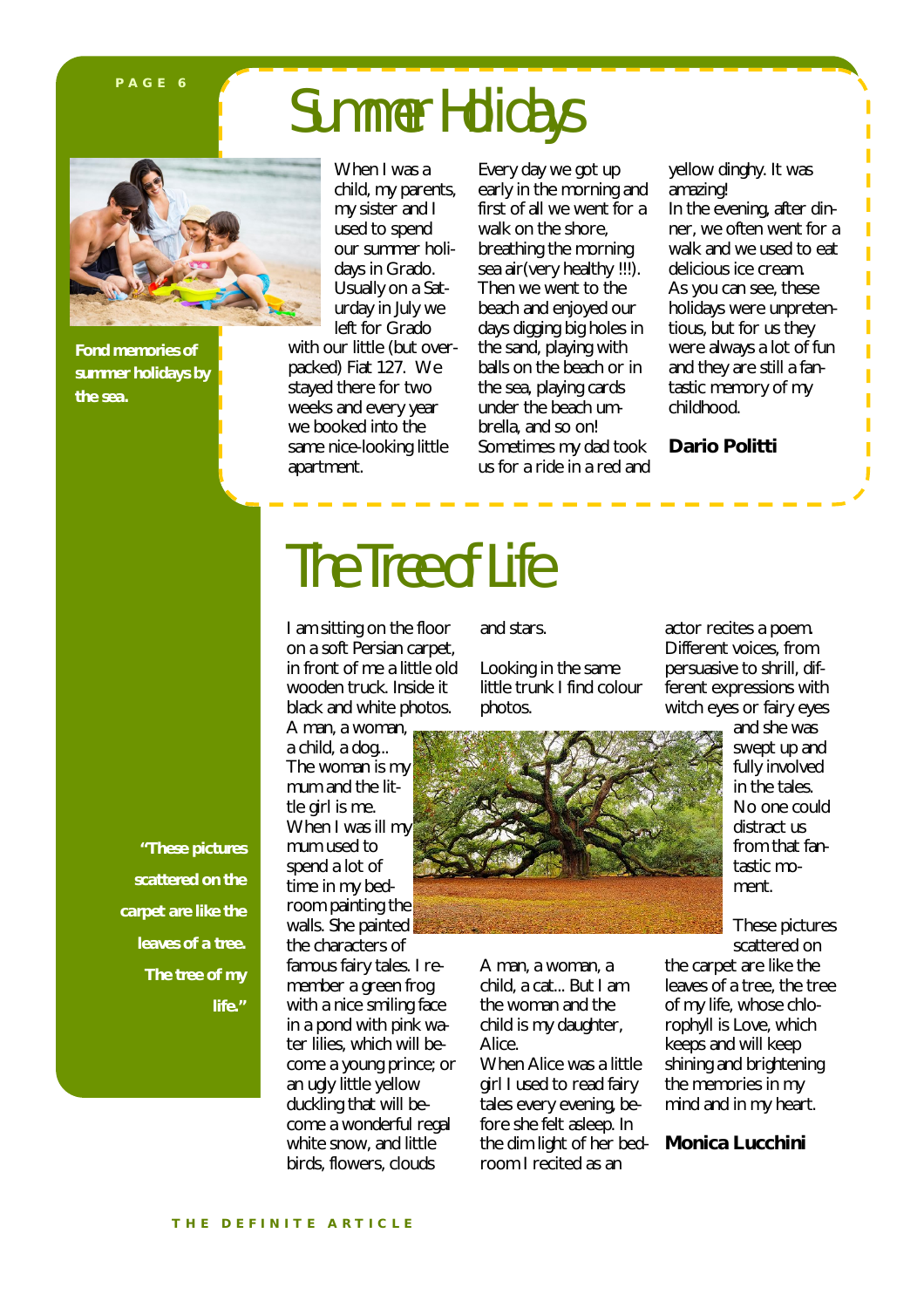### Childhood—an important stage of life



*Early—learning*

Childhood is the first stage of person's life. For most people it is considered the richest and densest period of all human life. In this stage, in fact, the child learns a lot of communicative, affective and cognitive skills and the mental, sensory and bodily development turns out to be very important and meaningful. Although the memories are not so sharp, childhood was a very happy period of my life that I remember with pleasure. As I grew up, the figures of my parents were fundamental in giving me a good education and setting me on the path of development.

I always liked studying and I remember that I loved going to school. I'm a friendly person and when I was younger I made a lot of friends. My best friend was Cristina, a classmate, and we often met after school to do homework and play together. We used to like going to the park and walking with her dog. I love animals, in particular cats. My first cat was called Luna and I received it as a gift when I was 5 years old. I also liked dancing and playing the piano, which were my main hobbies during my freetime.

The thing I remember most about my childhood was the love I received from my parents; I loved being with them. We spent a lot of time together and we visited many cities on holiday. I have a great relationship with them and even now they are an integral part of my life.

#### **Francesca Degano**

*"The thing I remember most about my childhood is the love I received from my parents"*

The Horse's Nest

When I was a young child I spent a lot of time with my grandma. She was a fantastic grandma, and every time I met her a new adventure began. She told me a lot of stories, old stories about trolls, witches or simple cowherds. The *Horse's Nest*  was one of these. Every spring, the wild horse gave birth to a colt in a large nest, and if you found it, you could pick up the

colt and bring it home. The story was true for me and when the spring returned I asked to go in search of the nest.

One morning we went into the forest, with a backpack full of ropes. The day before we had cleaned the stall, prepared fresh grass and water. The journey was long and full of emotions, in every corner there was an old abandoned nest. In the

late morning, we returned home, obviously without any horses. I believed this story for a very long time, and even now, when I walk along the same paths, I still look for the horse's nest.

**Massimo Gambon**



*A mother horse with her foal*

Glossary of childhood games

capana = *hopscotch* nascondino = *hide and seek*

Ī

cops and robbers

- palla prigioniera = *dodge ball (USA)*
- regina reginella = *What's the time Mr Wolf?*
- rubabandiera = *capture the flag* or *CTF (USA)*